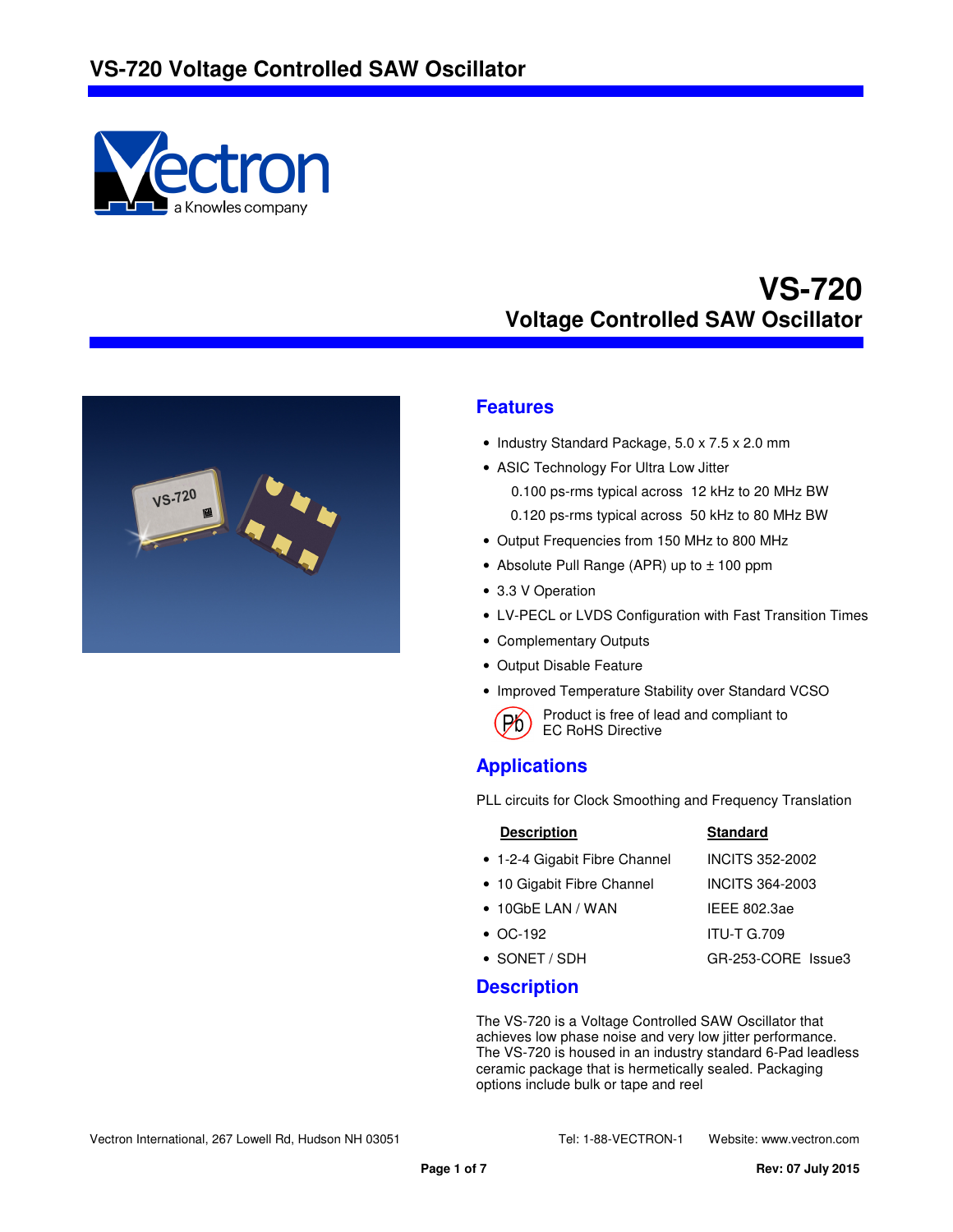| <b>Electrical Performance</b>                                                    |                     |                       |                             |                      |               |              |
|----------------------------------------------------------------------------------|---------------------|-----------------------|-----------------------------|----------------------|---------------|--------------|
| <b>Parameter</b>                                                                 | <b>Symbol</b>       | <b>Minimum</b>        | <b>Typical</b>              | <b>Maximum</b>       | <b>Units</b>  | <b>Notes</b> |
| <b>Frequency</b>                                                                 |                     |                       |                             |                      |               |              |
| Nominal Frequency                                                                | $f_N$               | 150                   |                             | 800                  | <b>MHz</b>    | 1,2,3        |
| Absolute Pull Range                                                              | <b>APR</b>          | ±50                   |                             |                      | ppm           | 1,2,8        |
| Linearity                                                                        | Lin                 |                       |                             | ±10                  | $\%$          | 2,4,8        |
| Gain Transfer (See Pg 5)                                                         | Kv                  |                       | $+100$                      |                      | ppm/V         | 2,8          |
| <b>Temperature Stability</b>                                                     | $f_{\texttt{STAB}}$ |                       | ±20                         |                      | ppm           | 1            |
| <b>Supply</b>                                                                    |                     |                       |                             |                      |               |              |
| Voltage                                                                          | $V_{\rm CC}$        | 2.97                  | 3.3                         | 3.63                 | V             | 2,3          |
| Current (No Load)                                                                | $_{\rm lcc}$        |                       | 70                          | 90                   | mA            | 3            |
| <b>Outputs</b>                                                                   |                     |                       |                             |                      |               |              |
| Mid Level - LVPECL                                                               |                     | $Vcc-1.4$             | $Vcc-1.25$                  | $Vcc-1.0$            | $\vee$        | 2,3          |
| Swing - LVPECL                                                                   |                     | 450                   | 600                         | 750                  | $mV$ -pp      | 2,3          |
| Mid Level - LVDS                                                                 |                     | $V_{\text{CC}}$ -2.4  | $Vcc-2.3$                   | $V_{\text{CC}}$ -2.5 | v             | 2,3          |
| Swing - LVDS                                                                     |                     | 250                   | 350                         | 450                  | $mV$ -pp      | 2,3          |
| Current                                                                          | $I_{\text{OUT}}$    |                       |                             | 20                   | mA            | 6            |
| <b>Rise Time</b>                                                                 | t <sub>R</sub>      |                       | 250                         | 500                  | ps            | 5,6          |
| Fall Time                                                                        | tF<br><b>SYM</b>    | 45                    | 250<br>50                   | 500<br>55            | ps            | 5,6          |
| Symmetry                                                                         |                     |                       | 0.100                       | 0.250                | $\frac{1}{6}$ | 2,3<br>6,7   |
| Jitter (12 kHz - 20 MHz BW) 622.08 MHz<br>Jitter (50 kHz - 80 MHz BW) 622.08 MHz | $\phi$ J            |                       | 0.120                       | 0.300                | ps-rms        | 6,7          |
|                                                                                  | φJ                  |                       |                             |                      | ps-rms        |              |
| Period Jitter, RMS (622.08 MHz)                                                  | $\phi$ J            |                       | 3.0                         | 4.0                  | ps-rms        | 9<br>9       |
| Period Jitter, Peak - Peak (622.08 MHz)                                          | φJ                  |                       | 20                          | 30                   | ps pk-pk      |              |
| Harmonic Suppression                                                             |                     | 50                    | 60                          |                      | dBc           | 6            |
| <b>Control Voltage</b>                                                           |                     |                       |                             |                      |               |              |
| Control Voltage Range for APR                                                    | $V_{C}$             | 0.3                   |                             | 3.0                  | V             | 2,8          |
| Control Voltage Input Impedance                                                  | $Z_{IN}$            | 75                    |                             |                      | KΩ            | 6            |
| <b>Control Voltage Modulation BW</b>                                             | <b>BW</b>           | 50                    |                             |                      | <b>KHz</b>    | 6            |
| <b>Operating Temp. (Ordering Option)</b>                                         | Top                 | 0/70,-20/70 or -40/85 |                             | $^{\circ}C$          | 1,3           |              |
| <b>Package Size</b>                                                              |                     |                       | $5.0 \times 7.5 \times 2.0$ |                      | mm            |              |

1. See Standard Frequencies and Ordering Information tables (Pg 7) for more specific information

2. Parameters are tested with production test circuit below (Fig 1).

3. Parameters are tested at ambient temperature with test limits guard-banded for specified operating temperature.

4. Measured as the maximum deviation from the best straight-line fit, per MIL-0-55310.

5. Measured from 20% to 80% of a full output swing (Fig 2).

6. Not tested in production, guaranteed by design, verified at qualification.

7. Integrated across stated bandwidth per GR-253-CORE Issue3.

8. Tested with Vc = 0.3V to 3.0V unless otherwise stated in part description

9. Broadband Period Jitter measured using Lecroy Wavemaster 8600A 6 GHz Oscilloscope, 250K samples taken



1) To Permit 50Ω Measurement of Outputs, all DC Inputs are Biased Down 1.3V. 2) All Voltage Sources Contain Bypass Capacitors to Minimize Supply Noise. 3) 50Ω Terminations are Within Test Equipment.

#### **Figure 1. Test Circuit**

Vcc - 1.6V Vcc - 1.3V 80% 20% t**A**  $t_{\mathbf{B}}$ 



Vectron International, 267 Lowell Rd, Hudson NH 03051 Tel: 1-88-VECTRON-1 Website: www.vectron.com

t**<sup>R</sup>** t**<sup>F</sup>**

Vcc - 1.0V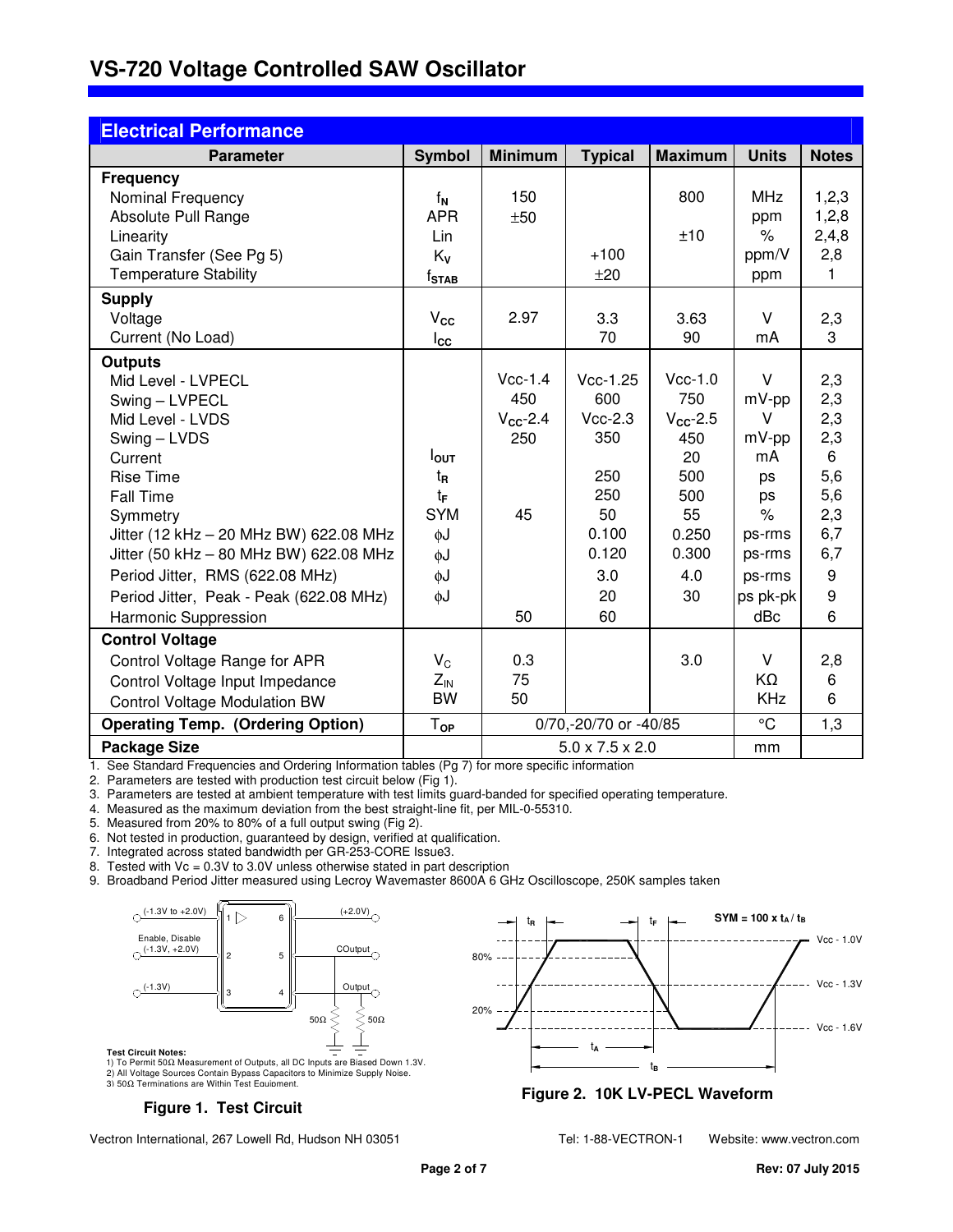

| <b>Standard Pin Out</b> |                         |                                                                  |  |  |  |  |
|-------------------------|-------------------------|------------------------------------------------------------------|--|--|--|--|
| Pin                     | <b>Symbol</b>           | <b>Function</b>                                                  |  |  |  |  |
|                         | $\mathsf{V}_\mathrm{C}$ | VCXO                                                             |  |  |  |  |
| 2                       | OE <sup>1</sup>         | Enable = LV-CMOS logic 0 or Ground,<br>Disable = LV-CMOS logic 1 |  |  |  |  |
| 3                       | GND                     | Case and Electrical Ground                                       |  |  |  |  |
| 4                       | Output                  | Output                                                           |  |  |  |  |
| 5                       | COutput                 | <b>Complementary Output</b>                                      |  |  |  |  |
| 6                       | Vcc                     | Power Supply Voltage (3.3V ±10%)                                 |  |  |  |  |

Note 1: For proper operation disable pin can not be left floating. See page 7 for alternative input logic option

#### **Tape and Reel (EIA-481-2-A)**





| Tape Dimensions (mm) |     |     |     | <b>Reel Dimensions (mm)</b> |                |            |      |            |      |     |      |                |       |
|----------------------|-----|-----|-----|-----------------------------|----------------|------------|------|------------|------|-----|------|----------------|-------|
| <b>Dimension</b>     | W   |     | Do  | Po                          | D <sub>1</sub> |            | в    | C          |      | N   | W1   | W <sub>2</sub> | # Per |
| <b>Tolerance</b>     | Typ | Typ | Тур | Typ                         | <b>Typ</b>     | <b>Typ</b> | Min  | <b>Typ</b> | Min  | Min | Typ  | <b>Max</b>     | Reel  |
| VS-720               | 16  | .5  | .5  | 4                           | 8              | 178        | . .5 | 13         | 20.2 | 50  | 16.4 | 22.4           | 200   |

#### **Page 3 of 7**

Vectron International, 267 Lowell Rd, Hudson NH 03051 Tel: 1-88-VECTRON-1 Website: www.vectron.com

### **Outline Diagram Suggested Pad Layout Accord Pad Layout Accord Pad Layout Accord Pad Layout**

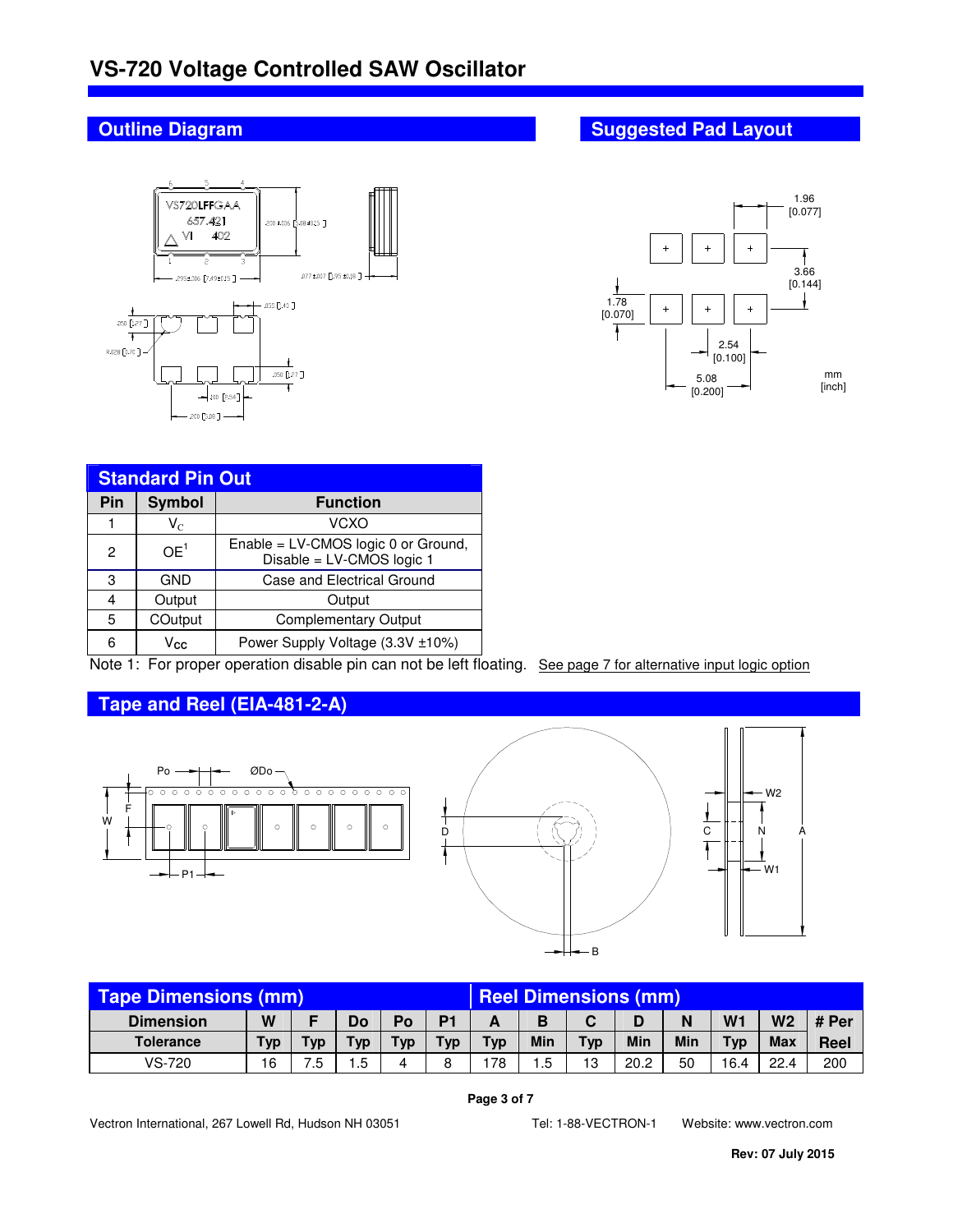| <b>Absolute Maximum Ratings</b> |                             |               |        |
|---------------------------------|-----------------------------|---------------|--------|
| <b>Parameter</b>                | Symbol                      | Ratings       | Unit   |
| Power Supply                    | $V_{\mathbf{C} \mathbf{C}}$ | $0$ to $4$    |        |
| <b>Output Current</b>           | lout                        | 25            | mA     |
| <b>Voltage Control Range</b>    | $V_{\rm c}$                 | 0 to $V_{cc}$ |        |
| Storage Temperature             | TS                          | -55 to 125    | °C     |
| Soldering Temp/Time             | TLs                         | 260/40        | °C/sec |

Stresses in excess of the absolute maximum ratings can permanently damage the device. Functional operation is not implied at these or any other conditions in excess of conditions represented in the operational sections of this datasheet. Exposure to absolute maximum ratings for extended periods may adversely affect device reliability. Permanent damage is also possible if OD or Vc is applied before Vcc.

#### **Suggested Output Load Configurations**





**LV-PECL to LV-PECL:** For short transmission lengths, the power consumption could be reduced by removing the 100 $\Omega$  resistor and doubling the value of the pull down resistors.





**LV-PECL to LVDS:** Restricted for short transmission lengths. Configuration may require modification depending on LVDS receiver.



**Production Test:** Allows direct DC coupling into 50Ω measurement equipment. Must bias the power supplys as shown. Similar to Figure 1.

**Page 4 of 7**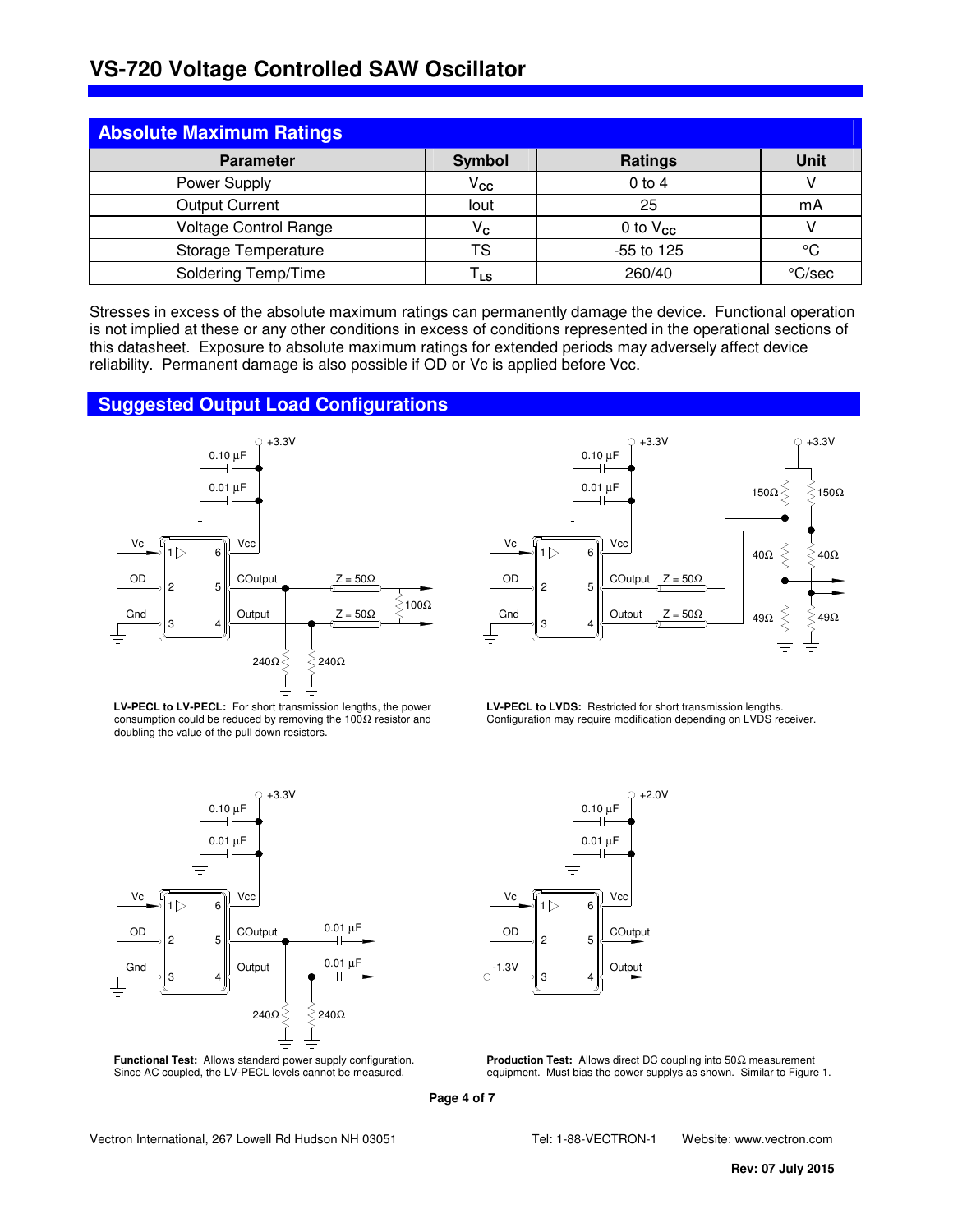## **Typical Gain Transfer**



#### **Typical Phase Noise**



**Page 5 of 7** 

Vectron International, 267 Lowell Rd Hudson NH 03051 Tel: 1-88-VECTRON-1 Website: www.vectron.com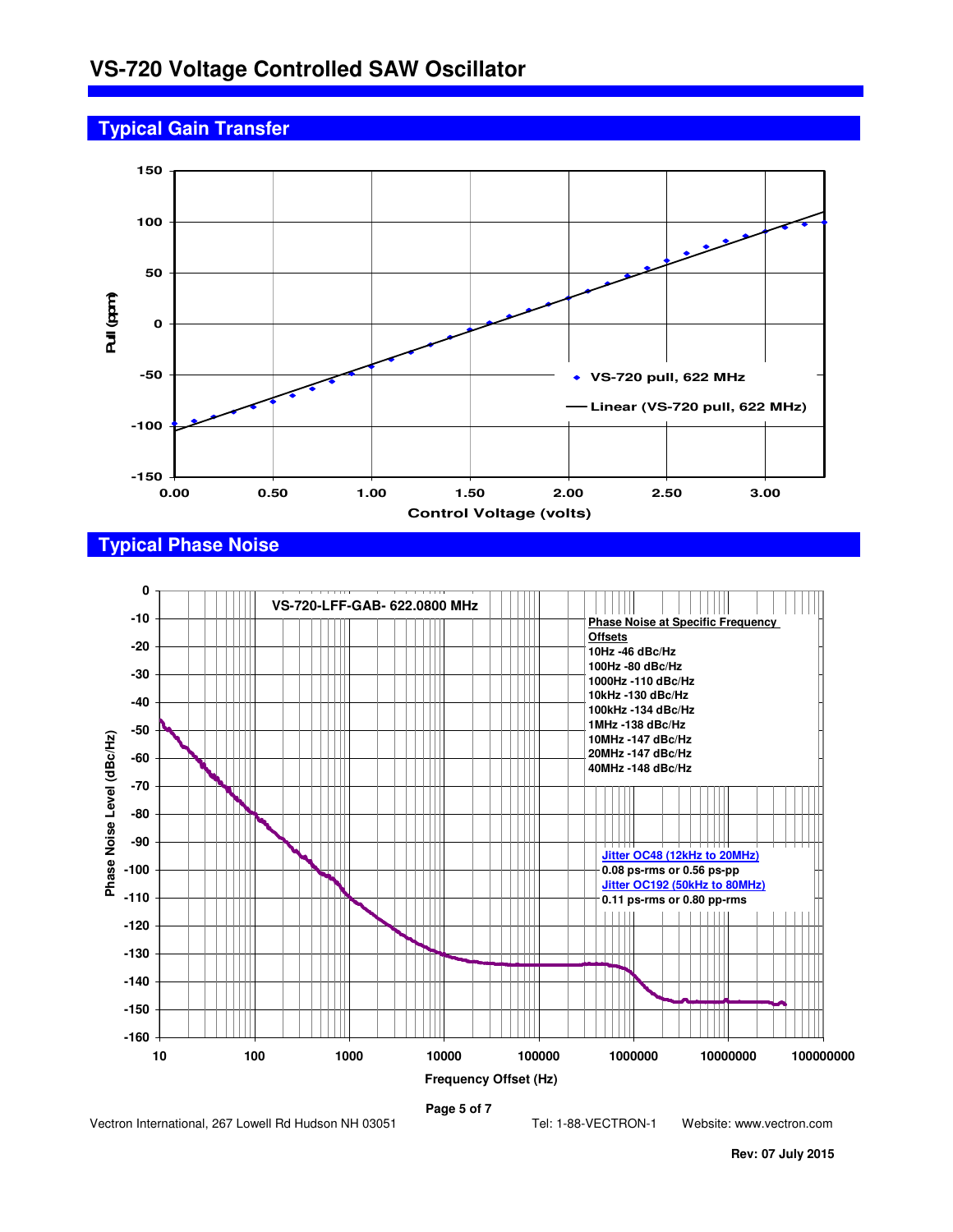#### **Reliability**

VI qualification includes aging at various extreme temperatures, shock and vibration, temperature cycling, and IR reflow simulation. The VS-720 family is capable of meeting the following qualification tests:

| <b>Environmental Compliance</b> |                          |
|---------------------------------|--------------------------|
| <b>Parameter</b>                | <b>Conditions</b>        |
| <b>Mechanical Shock</b>         | MIL-STD-883, Method 2002 |
| <b>Mechanical Vibration</b>     | MIL-STD-883, Method 2007 |
| Solderability                   | MIL-STD-883, Method 2003 |
| Gross and Fine Leak             | MIL-STD-883, Method 1014 |
| <b>Resistance to Solvents</b>   | MIL-STD-883, Method 2016 |

#### **Handling Precautions**

Although ESD protection circuitry has been designed into the VS-720 proper precautions should be taken when handling and mounting. VI employs a human body model (HBM) and a Man Man method (MM) for ESD susceptibility testing and design protection evaluation.

| <b>ESD Ratings</b> |                |                          |
|--------------------|----------------|--------------------------|
| <b>Model</b>       | <b>Minimum</b> | <b>Conditions</b>        |
| Human Body Model   | 1500 V         | MIL-STD 883, Method 3015 |
| Man Man Model      | 200 V          | V/JESD22-A115-A          |

| <b>Reflow Profile (IPC/JEDEC J-STD-020C)</b> |               |                         |  |  |  |  |  |
|----------------------------------------------|---------------|-------------------------|--|--|--|--|--|
| <b>Parameter</b>                             | <b>Symbol</b> | Value                   |  |  |  |  |  |
| <b>PreHeat Time</b>                          | t s           | 60 sec Min, 180 sec Max |  |  |  |  |  |
| Ramp Up                                      | $R_{UP}$      | 3 °C/sec Max            |  |  |  |  |  |
| Time Above 217 °C                            |               | 60 sec Min, 150 sec Max |  |  |  |  |  |
| Time To Peak Temperature                     | .<br>· AMB-P  | 480 sec Max             |  |  |  |  |  |
| Time At 260 °C                               | tв            | 20 sec Min, 40 sec Max  |  |  |  |  |  |
| Ramp Down                                    | $R_{DN}$      | 6 °C/sec Max            |  |  |  |  |  |

The device is qualified to meet the JEDEC standard for Pb-Free assembly. The temperatures and time intervals listed are based on the Pb-Free small body requirements. The VS-720 device is hermetically sealed so an aqueous wash is not an issue.

Termination Plating: Electroless Gold Plate over Nickel Plate



**Page 6 of 7** 

Vectron International, 267 Lowell Rd Hudson NH 03051 Tel: 1-88-VECTRON-1 Website: www.vectron.com